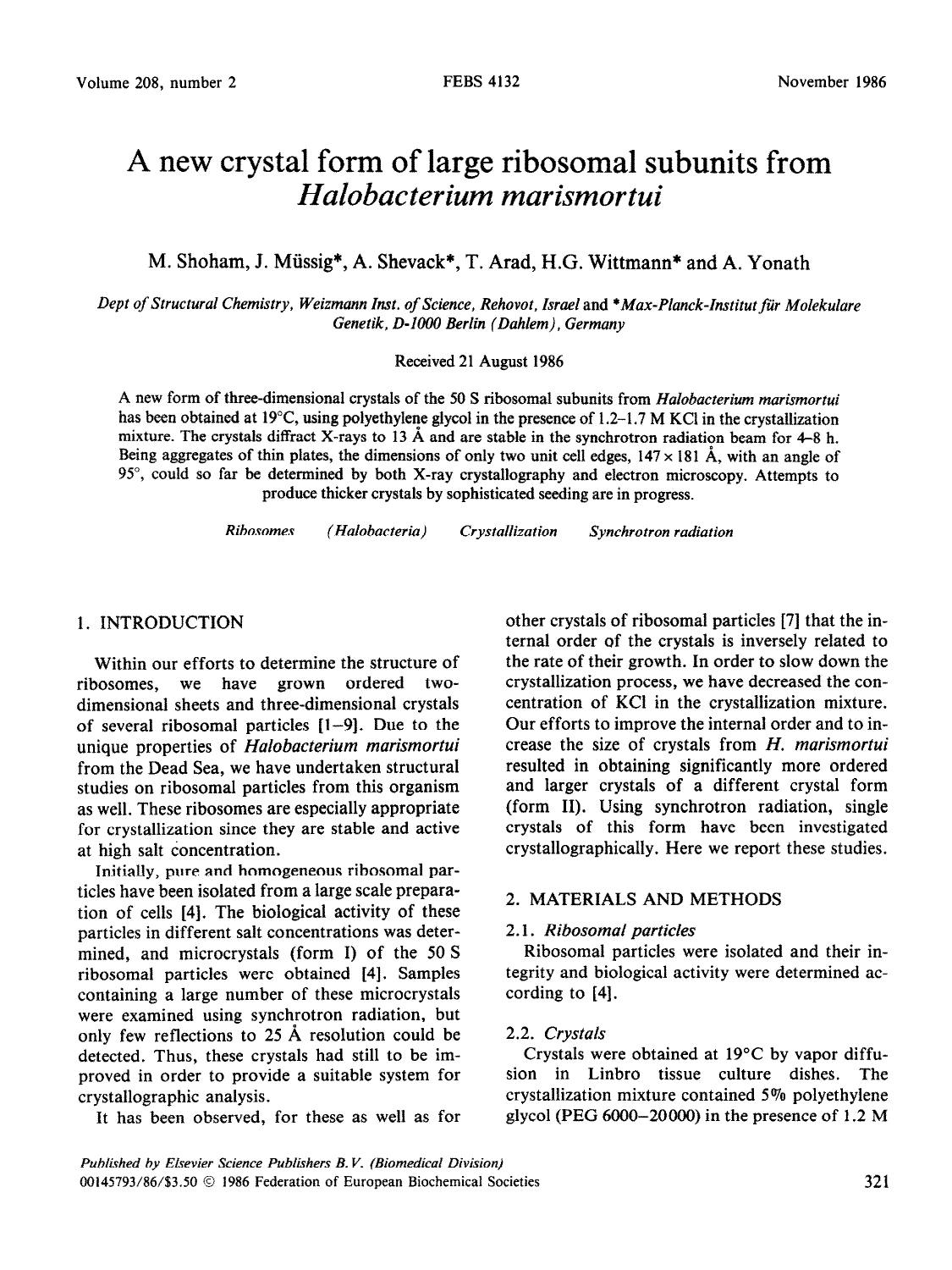

Fig.1. (a) Crystals of the 50 S ribosomal particles from *H. marismortui* grown at 19°C from 5% PEG (8000) in the presence of 1.2 M potassium chloride, 0.5 M ammonium chloride, 0.1 M magnesium chloride, 20 mM acetate buffer, pH 5.2, equilibrated against 3 M KCl, 9% PEG, 0.5 M NH<sub>4</sub>Cl and 0.1 M MgCl<sub>2</sub>. Bar length = 0.2 mm. (b) 0.8° rotation X-ray diffraction patterns of a fragment of a crystal shown in (a) obtained within 5 min at  $2^{\circ}C$ , with synchrotron beam at CHESS/Cornell University, operated at about 5 GeV and 20 mA, with 0.20 mm aperture, crystal to film distance was 185 mm. Left: beam perpendicular to the flat face of the crystal. Right: beam parallel to the thin edge of the crystal.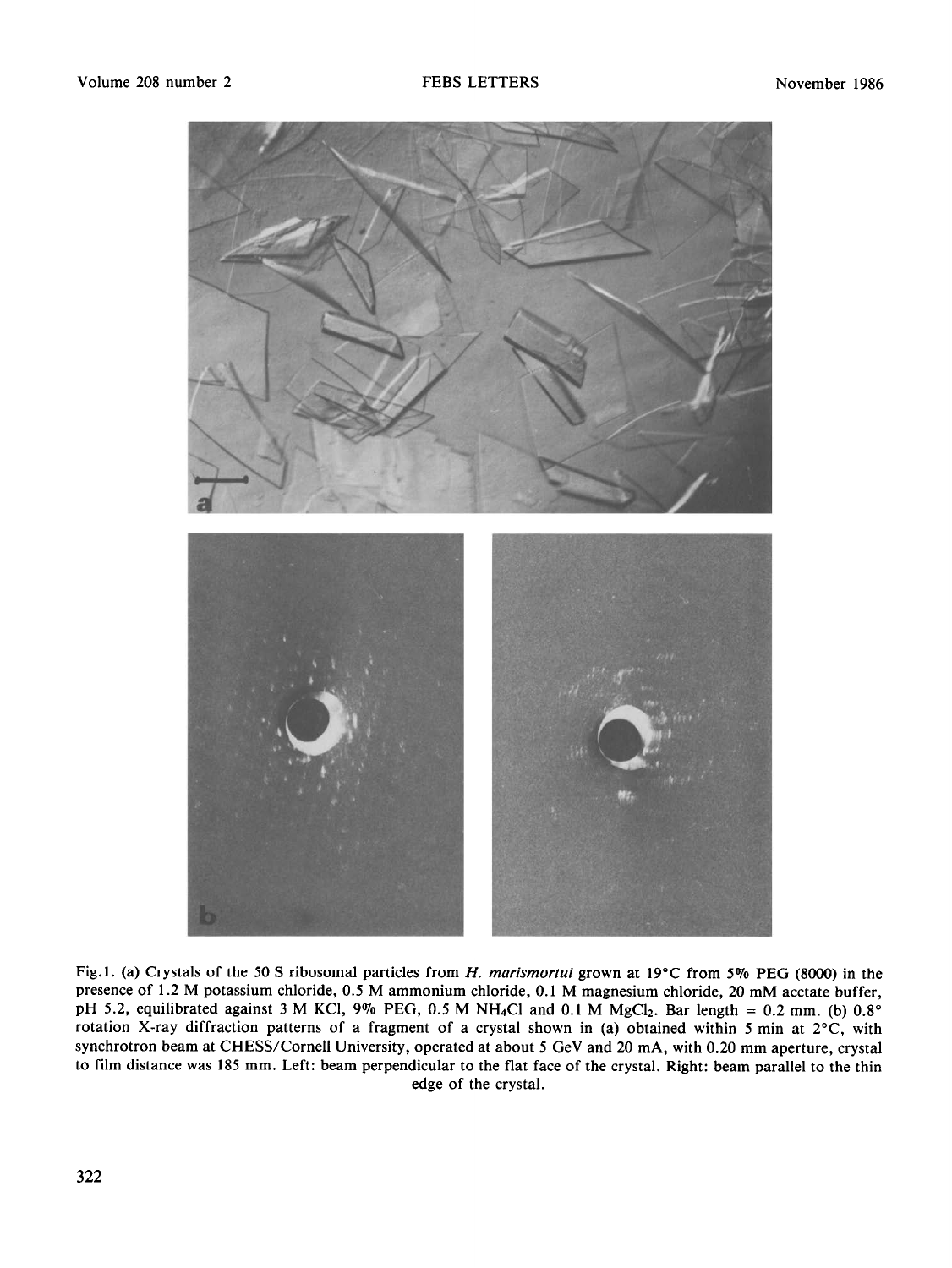KCI, 0.5 M NH<sub>4</sub>Cl and 0.1 M MgCl<sub>2</sub>, at pH 5.2, layers. Being rather thin, the crystals are somewhat and was equilibrated against a reservoir of  $9\%$  fragile. However, the mechanical strength of these PEG in 3 M KCl, 0.5 M NH<sub>4</sub>Cl and 0.1 M MgCl<sub>2</sub>, crystals can be greatly improved by mild crosslink-PEG in 3 M KCl, 0.5 M NH<sub>4</sub>Cl and 0.1 M MgCl<sub>2</sub>, pH 5.2. ing with glutaraldehyde.

#### 2.3. *X-ray photographs*

X-ray photographs were taken at  $-2$ °C using synchrotron radiation, at the Al station at CHESS/Cornell University, operated at about 5 GeV and 20 mA. A Nonius rotation camera equipped with a He path and a collimator of 0.20 mm was used.

# 2.4. *Electron microscopical and optical diffraction*

Electron microscopical and optical diffraction studies were performed according to [4].

2.5. *Characterization of the crystallized particles*  Single crystals were selected from their original crystallization drop, washed in the reservoir solution, and dissolved in their storage buffer [4]. The biological activity and integrity of the crystallized

ribosomal particles were determined by poly(U) assay and migration on sucrose gradients, respectively, as described in [4].

# 3. RESULTS AND DISCUSSION

Plate-shaped crystals with dimensions of 0.4  $\times$  $0.4 \times 0.08$  mm, were obtained at 19<sup>o</sup>C within 1–2 days and reached their final size within 4-5 days. The dissolved crystalline particles comigrate on sucrose gradients with standard 50 S subunits, and are biologically active (not shown).

At  $-2$ °C these crystals are stable in the synchrotron X-ray beam for 4-8 h. Their X-ray diffraction patterns extend to about 13 A resolution. Because the crystals grow as thin plates, they tend to form multi-layer aggregates. As a result, 'still' X-ray diffraction patterns of their flat faces (presumably the *hk0* zones) appear as 'precession' photographs. Furthermore, X-ray patterns taken with the beam perpendicular to the thin dimension of the crystals (presumably the *h01* or Okl zones) appear as diffraction patterns of fibers or films indicating that these crystals are built of several

X-ray diffraction patterns with the beam perpendicular to the large face of these crystals show periodic spacings of 147 and 181 A, with an angle of  $95^\circ$  between them. These spacings were assigned as unit cell dimensions since similar spacings have been derived from optical diffraction patterns of electron micrographs of positively stained thin sections of these crystals.

The crystals are compactly packed and the dimensions of their unit cells resemble those of forms I and II of the 50 S ribosomal subunits from *Bacillus stearothermophilus [7].* It should be mentioned that the 50 S particles from *B. stearothermophilus* have been crystallized in six crystal forms, with a variety of packing modes and unit cell dimensions [7]. However, the crystals of only one form, with the largest unit cell dimensions  $(360 \times 680 \times 920 \text{ Å})$  and loose packing, are of a size suitable for crystallographic studies  $[5-7]$ .

As a result of decreasing the salt concentration in the crystallization mixture, the growth rate of crystals of the 50 S ribosomal subunits from H. *marismortui* was slowed down. Consequently, larger and better shaped crystals with improved internal order have been obtained. Although these crystals are still not suitable for crystallographic analysis, encouraging results have been obtained from preliminary experiments in seeding. Somewhat better ordered and thicker crystals have already been produced. More sophisticated seeding techniques are currently being developed in order to further improve and increase the thickness of the crystals.

# ACKNOWLEDGEMENTS

We wish to thank Professors J.L. Sussman, H. Eisenberg and M. Mevarech for continued interest and stimulating discussions, Drs K. Moffat and W. Schildcamp for providing us with appropriate synchrotron radiation ports, Dr S. Goldberg for his actual help in the crystallographic work, H.S. Gewitz, B. Hennemann, C. Glotz and I. Makowski for skillful technical assistance. This work was supported by a Minerva research grant.